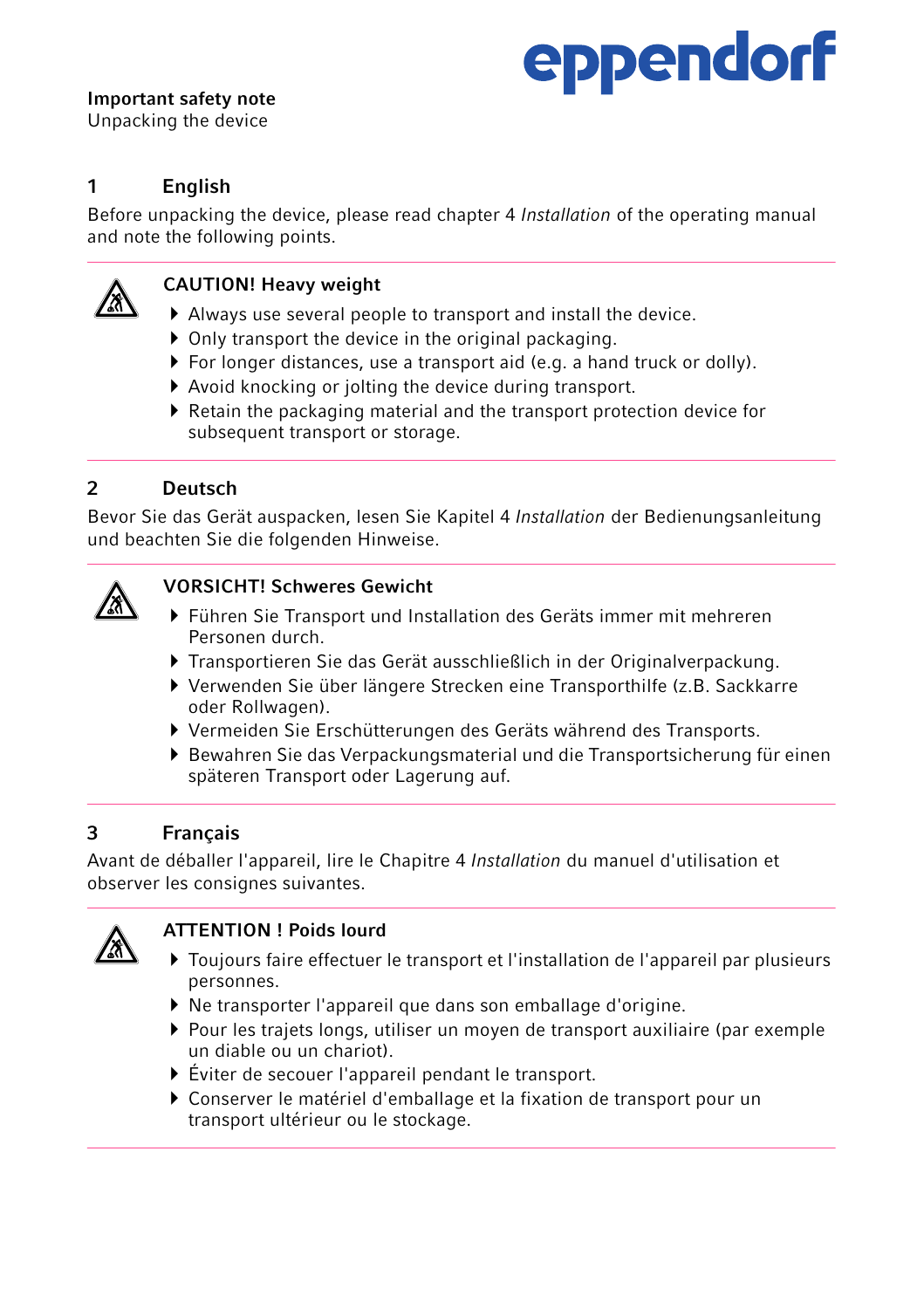#### Important safety note

2 Unpacking the device

### 4 Español

Antes de desembalar el aparato, debe leer el capítulo 4 Instalación del manual de instrucciones y observar las siguientes indicaciones.



#### ¡ATENCIÓN! Aparato de gran peso

- Siempre transporte e instale el aparato con ayuda de varias personas.
- Transporte el aparato exclusivamente en el embalaje original.
- $\triangleright$  Utilice una ayuda de transporte para transportes de largo recorrido (p.ej., una carretilla o un carrito de carga).
- Evite sacudidas bruscas del aparato durante el transporte.
- Guarde el material de embalaje y los bloqueadores de transporte para un transporte posterior.

#### 5 Italiano

Prima di rimuovere l'imballaggio dall'apparecchio, leggere il capitolo 4 Installazione delle istruzioni per l'uso e attenersi alle seguenti indicazioni.



#### ATTENZIONE! Carico pesante

- Effettuare sempre il trasporto e l'installazione dell'apparecchio con l'aiuto di più persone.
- Trasportare l'apparecchio esclusivamente nell'imballaggio originale.
- In caso di lunghe distanze da percorrere, utilizzare un supporto per il trasporto (ad es. carrello portapacchi o carrello da trasporto).
- Evitare di scuotere l'apparecchio durante il trasporto.
- Conservare l'imballaggio e i dispositivi di sicurezza per il trasporto per futuri spostamenti o per riporre l'apparecchio.

#### 6 Dansk

Inden du pakker apparatet ud, bedes du læse kapitel 4 Installation i betjeningsvejledningen og overholde følgende henvisninger.



#### FORSIGTIG! Stor vægt

- Vær altid flere personer om at gennemføre transporten og installationen af apparatet.
- Transporter udelukkende apparatet i den originale emballage.
- Brug transporthjælp over længere strækninger (f.eks.sækkevogn eller blokvogn).
- Undgå at ryste apparatet under transporten.
- Gem emballagematerialet og transportsikringen til en senere transport eller opbevaring.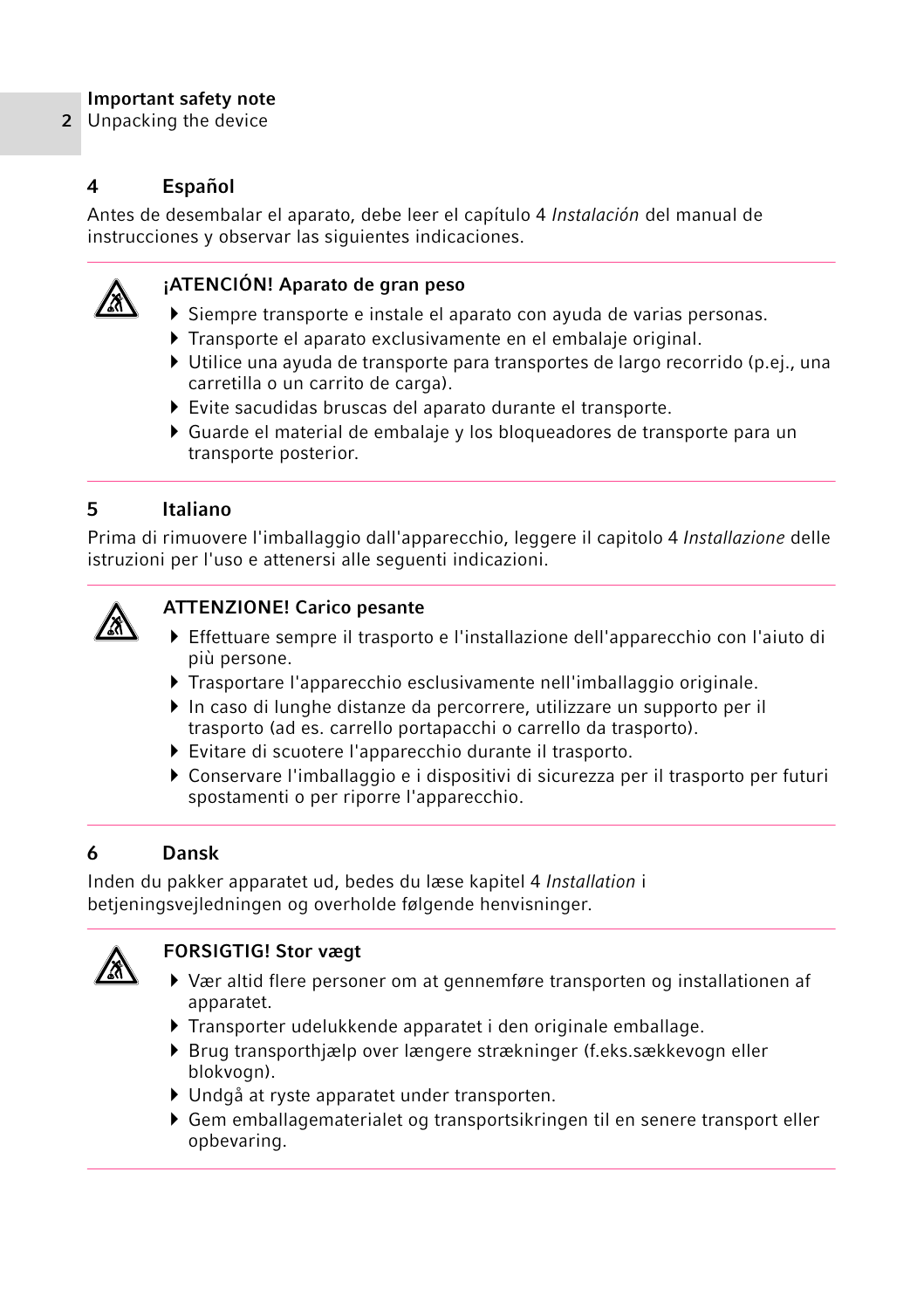# 7 Suomi

Lue käyttöohjeen luku 4 Asennus ennen laitteen purkamista pakkauksesta ja noudata seuraavia ohjeita.



# HUOMIO! Raskas paino

- Suorita laitteen kuljetus ja asennus aina useamman henkilön voimin.
- Kuljeta laitetta ainoastaan alkuperäispakkauksessa.
- Käytä pidemmillä matkoilla kuljetusapua (esim. nokkakärryä tai rullavaunua).
- Vältä täräyttämästä laitetta kuljetuksen aikana.
- Säilytä pakkausmateriaali ja kuljetusvarmistin myöhempää kuljetusta tai varastointia varten.

# 8 Ελληνικά

Πριν αποσυσκευάσετε τη συσκευή, διαβάστε το κεφάλαιο 4 Εγκατάσταση του εγχειριδίου λειτουργίας και προσέξτε τις ακόλουθες υποδείξεις.



## ΠΡΟΣΟΧΉ! Μεγάλο βάρος

- Πραγματοποιείτε τη μεταφορά και την εγκατάσταση της συσκευής πάντα μαζί με άλλα πρόσωπα.
- Μεταφέρετε τη συσκευή αποκλειστικά και μόνο στην αρχική της συσκευασία.
- Χρησιμοποιείτε σε μεγαλύτερες αποστάσεις μεταφοράς κάποιο βοήθημα μεταφοράς (π.χ. καροτσάκι ή τροχήλατο φορείο).
- Αποφύγετε τις δονήσεις στη συσκευή κατά τη μεταφορά.
- Φυλάξτε το υλικό συσκευασίας και την ασφάλεια μεταφοράς για μελλοντική μεταφορά ή αποθήκευση.

# 9 Nederlands

Lees, voordat u het apparaat uitpakt, hoofdstuk 4 Installatie in de bedieningshandleiding en volg de volgende aanwijzingen op.



## VOORZICHTIG! Zwaar gewicht

- Voer het transport en de installatie van het apparaat altijd met meerdere personen uit.
- Transporteer het apparaat uitsluitend in de originele verpakking.
- Gebruik voor langere afstanden een transporthulpmiddel (bijv. een steekwagen of een lorrie).
- Voorkom schok-, schud- en trilbewegingen van het apparaat tijdens het transport.
- Bewaar het verpakkingsmateriaal en de transportbeveiliging voor transport of opslag in de toekomst.